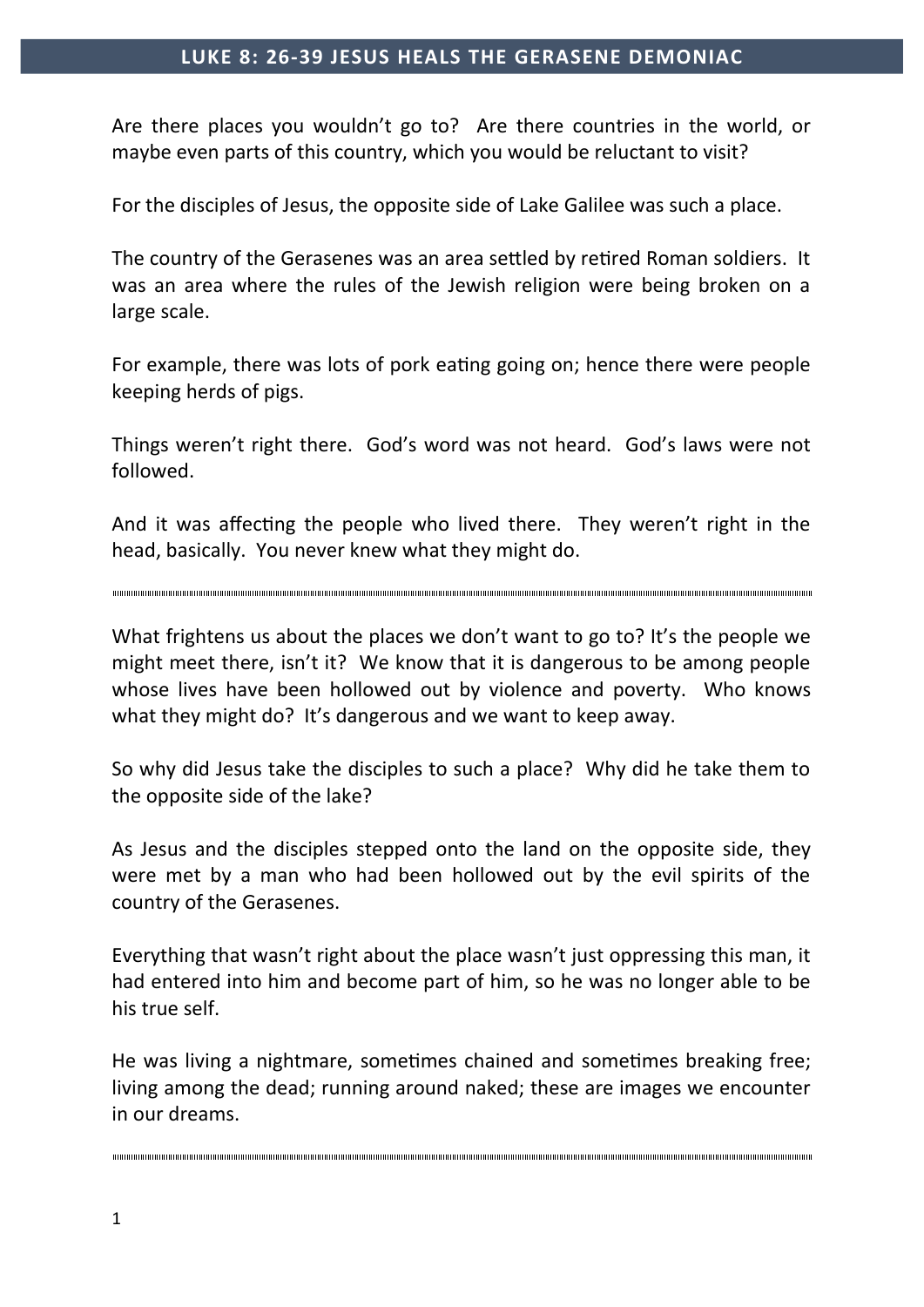## **LUKE 8: 26-39 JESUS HEALS THE GERASENE DEMONIAC**

So what happened when this man, possessed by the evil spirits of the country in which he lived, met with Jesus?

Well, first of all, the spirits recognised Jesus straight away for who he was. "What have you to do with me, asked the possessed man, Jesus, Son of the most High God?"

The evil spirits knew who Jesus was all right; unlike the disciples who were still puzzling this out.

Let's bear in mind that on the way over the lake, when a storm blew up, the disciples had been afraid. Jesus stilled the storm and the disciples were amazed at the power Jesus demonstrated over the winds and the water. They were still working out who Jesus was and what power he had.

But the evil spirits on the opposite side already knew. They knew what power Jesus had and what this power meant for them.

Jesus had the power to command the spirits to leave the man. He used that power. And the man was restored to his real self.

Why did Jesus take his disciples to the opposite side of the lake?

They say that travel broadens the mind.

Did Jesus want the disciples to see what powers he had even over those scary places that we are reluctant to visit?

Were the disciples supposed to learn from this disturbing encounter that Jesus had come with a message of salvation and liberation for people who lived way beyond the safe little world they lived in on their side of the lake?

Or did it occur to the disciples that this strange and unfortunate man who lived in the country of the Gerasenes may not actually be that different from them?

Did they come to realise that they too had been hollowed out by the experience of living in a broken world and that the spirits of this world oppressed them also, and had taken up residence in them also, so that they were no longer the people God had created them to be and something or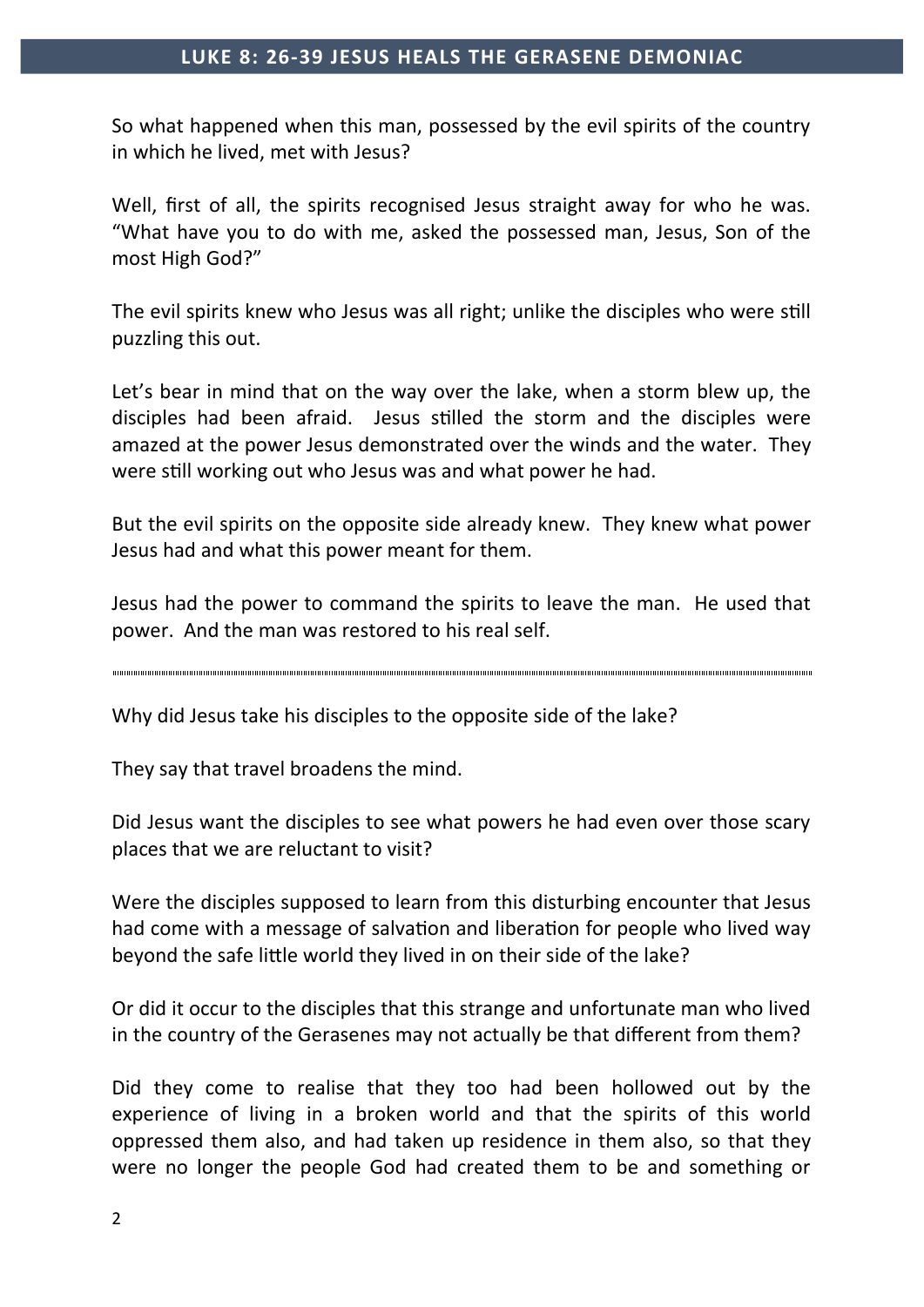## **LUKE 8: 26-39 JESUS HEALS THE GERASENE DEMONIAC**

someone with great power needed to set them free if their slavery was ever to end.

And isn't it like that for us as well?

There are lots of things in the world that we live in that are very very wrong.

Yet we learn to live with those things. They become normal to us.

We even become attached to these things; these ways of living and these ways of thinking.

They take up residence inside us and they govern our lives.

And it takes a great power to expel these forces from within us; to take these evil spirits from us and replace them with God's Spirit.

And this power has been given to the Son of God, Jesus Christ.

He has the power to defeat the spirits which oppress us and restore us to our right minds so that we may live as the children of God.

Have we not gathered to worship today, at least in part, because we want to open ourselves to that power, so that we may be restored to our true selves and throw off the spirits of this world that seek to oppress us and control us?

At the end of the story the man who was freed from the spirits asked Jesus whether he could come with him, back across to the good side of the lake.

But Jesus sent him away, saying, "Return to your home, and declare how much God has done for you". So he went away, proclaiming throughout the city how much Jesus had done for him.

Like him, we are not under the control of the spirits of this world.

We have been set free by Jesus Christ, free to be our true selves.